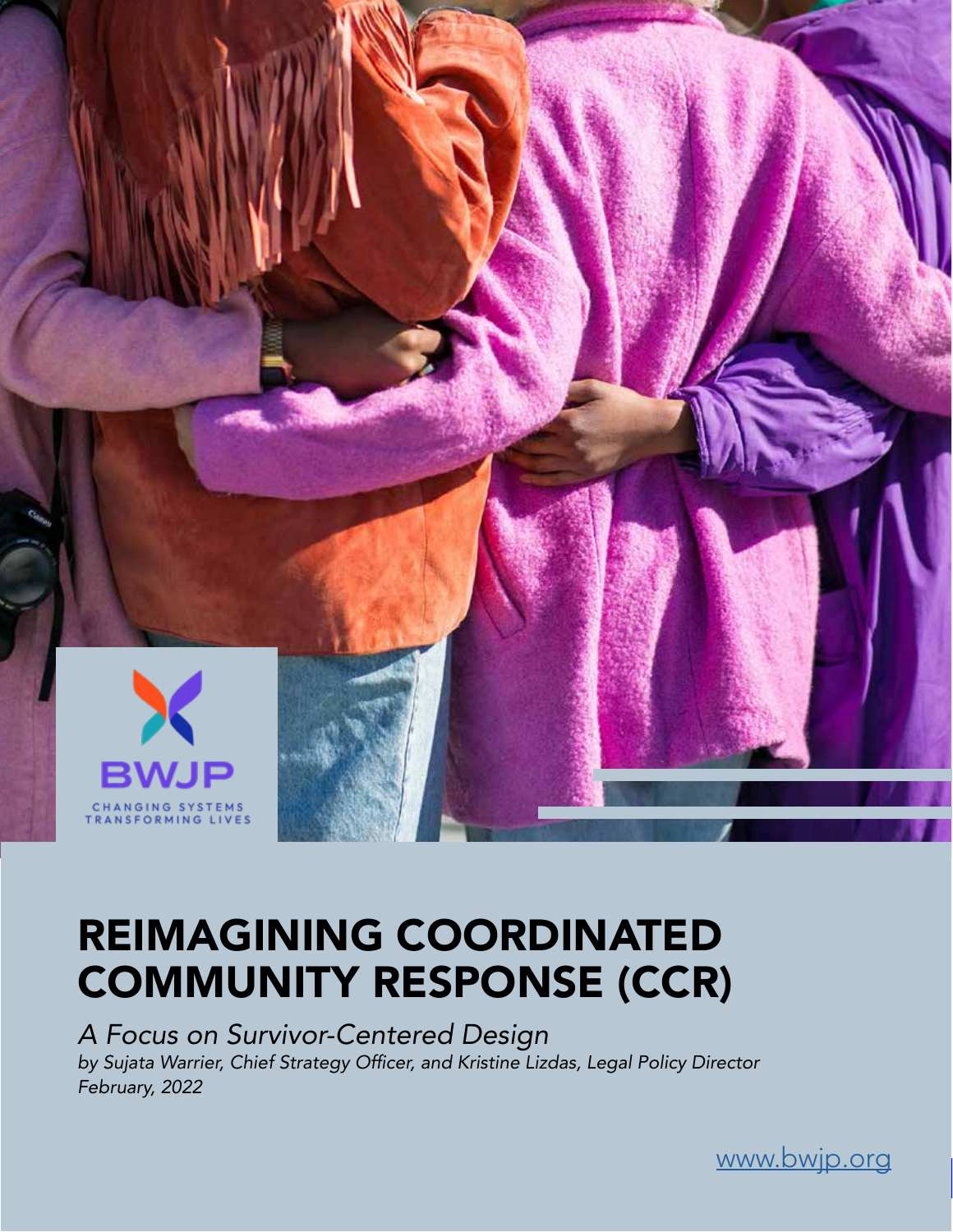

# I. Using Survivor-Centered Design to Re-imagine CCRs

#### The "Coordinated Community Response to Domestic Violence" model has been the most widely replicated approach to addressing domestic violence throughout the world.<sup>1</sup>

At its core, a Coordinated Community Response to Domestic Violence (hereinafter "CCR") places the responsibility of preventing or stopping domestic violence on the community as a whole. CCRs represent the notion that victims of violence should not be made responsible for the behavior of their abusers, but rather, that communities are responsible for keeping their members safe. This model was a fairly radical idea when introduced, and to this day, the



notion that victims are responsible for their own safety still lingers strongly in people's minds, especially in countries such as the U.S. where individualism and self-responsibility are culturally dominant values.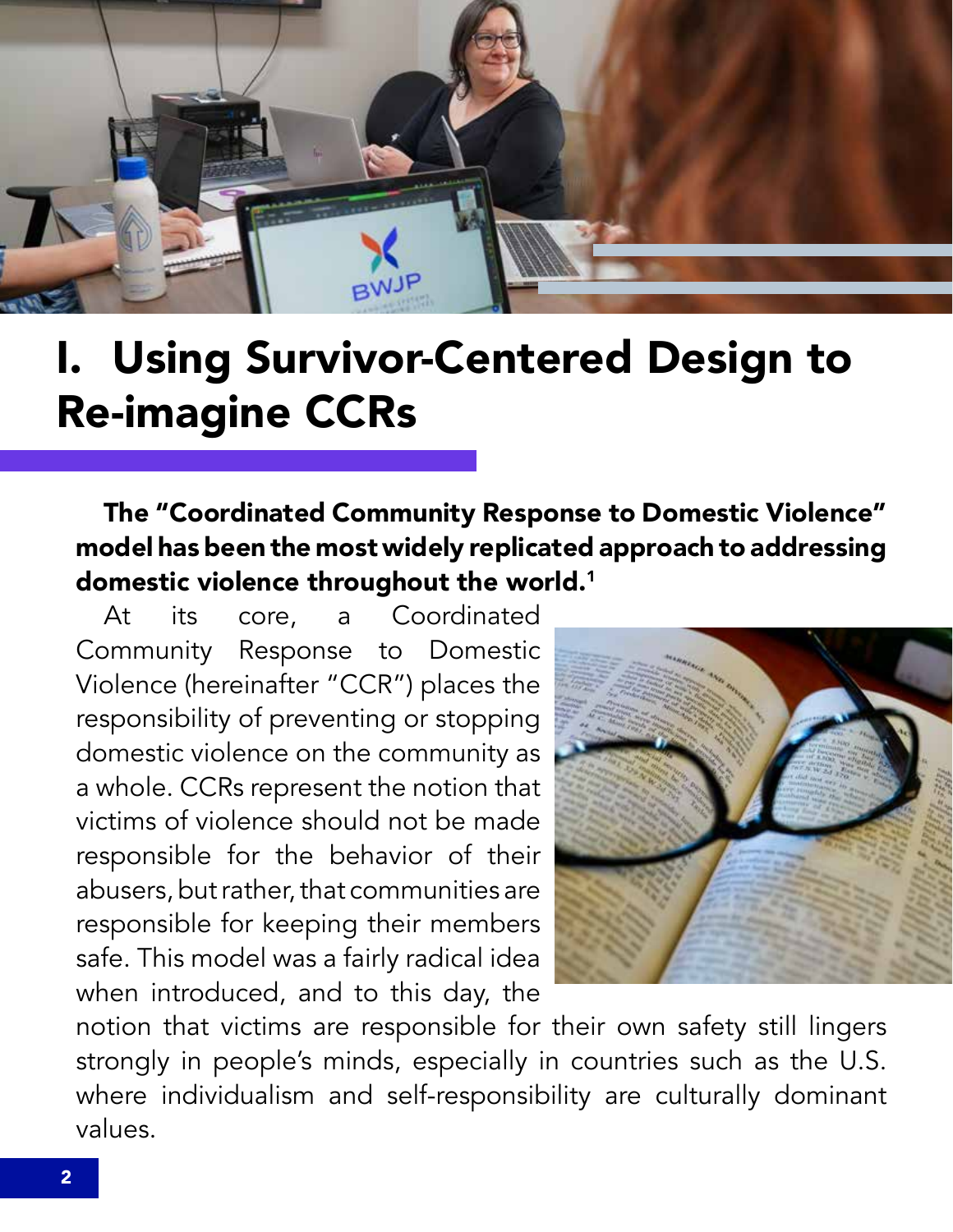Two significant contributions of the CCR model to the collective response to domestic violence are:

1) the effort to align community responses directly with survivors' needs;

2) the emphasis on coordination and collaboration among multiple participants to meet those needs.

The CCR model provides concrete processes for analyzing where and how community responses to domestic violence meet survivors' actual day-to-day needs, and conversely, where and how those responses are disconnected from survivors' experiences. CCRs encourage communities to look closely at how specific actions/responses impact survivors and engage people of mixed expertise and perspectives in the process of problem-solving.

While CCRs have been applied to a variety of systems and institutions (e.g. health, child welfare, dependency), it has overwhelmingly been applied to the criminal justice system. Many features of the criminal justice system (CJS) lend themselves well to the CCR model – the role of the "State" in criminal proceedings, the fractured but interdependent agencies, and the general mandate to stop/deter the commission of violence. Other features of the CJS, however, including its disproportionate impact on BIPOC, LGBTQ and disabled individuals and communities, as well as a history of violence perpetrated by actors within its ranks, have eroded the efficacy and relevance of CCRs for many. In fact, the application of CCRs to the CJS has resulted in the observation and criticism that CCRs work only for victims representing the dominant classes in society (white, Englishspeaking, able-bodied, economically secure, gender-conforming).

Another, but less-considered, consequence of the widespread application of CCRs in the CJS context is the diminished role of survivors' voices and agency. The effort to shift the burden of stopping violence from survivors to the community unintentionally resulted in the disempowerment of victims within the community - an ironic twist to a model originating from a commitment to survivors' centrality and the community's role in preserving survivors' agency and autonomy.2 It was survivors of domestic violence that made the original observations that the traditional criminal justice system response to domestic violence placed an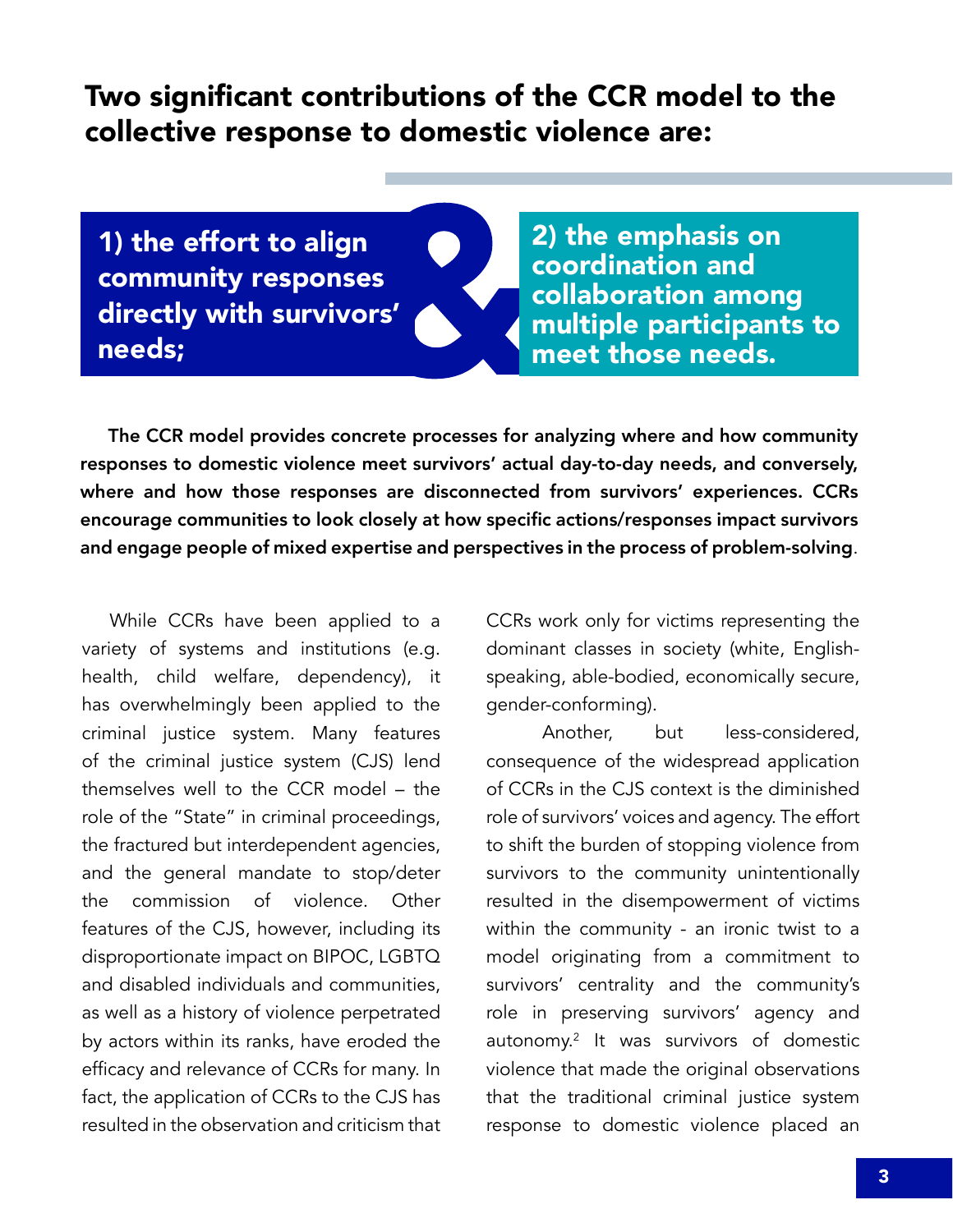Even domestic violence advocates represented are a homogenous group, since the ones invited to the table are those deemed to have the necessary system expertise.

impossible burden on victims by insisting they pursue criminal accountability for their abusers, as victims would suffer direct retribution. Survivors also observed that poorly coordinated justice system actors lead to information and process gaps through which abusers escaped accountability. Survivors successfully pushed systems to recognize their role in preventing domestic violence, and systems responded by developing policies, protocols and tools to address domestic violence<sup>3</sup>.

Unfortunately, survivors' success at engaging systems ultimately led to their disenfranchisement. Practitioners in various criminal justice system agencies, and across the legal system, assumed greater responsibility for responding to domestic violence, and greater control over it. Legal system approaches to addressing domestic violence became increasingly technical and complicated. Planning meetings, work sessions and even trainings became increasingly inhouse, and a limited number of domestic violence advocates evolved into proxies for survivors amid all of this. The phenomenon has been self-perpetuating as the only ones at the table anymore are those that see the community response to domestic violence as an area requiring legal and system expertise. Even domestic violence advocates represented are a homogenous group, since the ones invited to the table are those deemed to have the necessary system expertise.

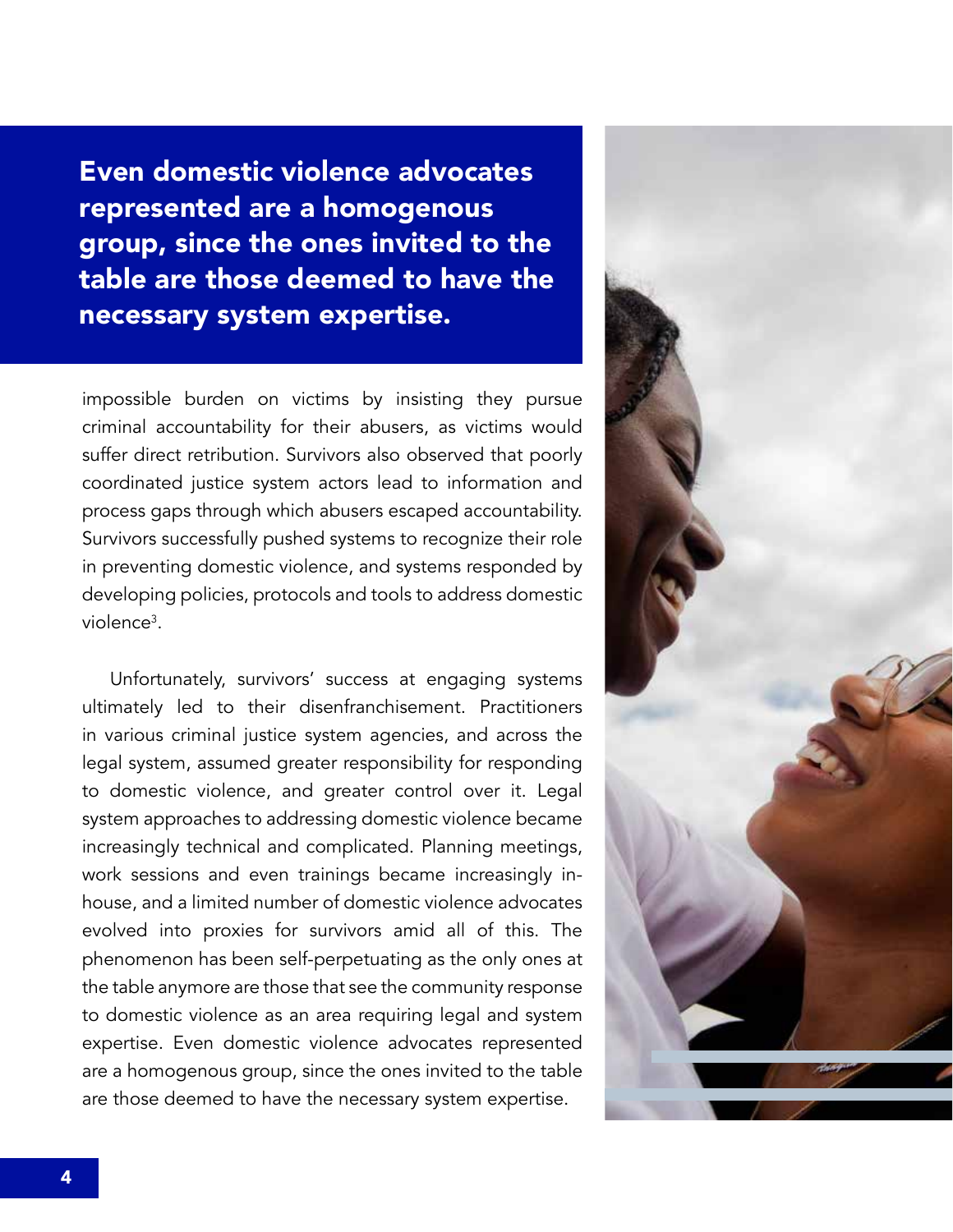



For these reasons the "Coordinated Community Response to Domestic Violence" model has been limited to the narrow confines of improving criminal justice system practice.

The time has come, however, to breathe new life into the model, and this can only be achieved by restoring the preeminence/centrality of survivors' voices and agency to the model. If the CCR model, at its core, insists that the whole community assume responsibility for the behavior and safety of its individual members, and then work collaboratively to that end, survivors must be positioned to define "community," as well as the notions of both "safety" and "responsibility."

Survivor-Centered Design (SCD) offers a concrete process/strategy for re-establishing survivors at the center of CCRs.

Survivor-Centered Design (SCD) combines attributes of both Human-Centered Design (HCD) as well as Institutional Analysis.4 In SCD survivors of domestic violence are engaged in imagining responses that will meet their needs in real time. Using the specific practices of Human-Centered Design (HCD), survivors (and others) design

"Consistent and continuous input from diverse survivors is essential to aligning systems to be responsive."

community responses from scratch which are then tried-out and assessed. The iterative process of HCD allows survivors to stay engaged during all three phases: inspiration, ideation which may include a reassessment and re-design and the final one of implementation. Survivors (and others such as advocates or interested players within the system) use the tools of Institutional Analysis (IA) to explore where and how existing responses become misaligned with survivors' needs. Consistent and continuous input from diverse survivors is essential to aligning systems to be responsive.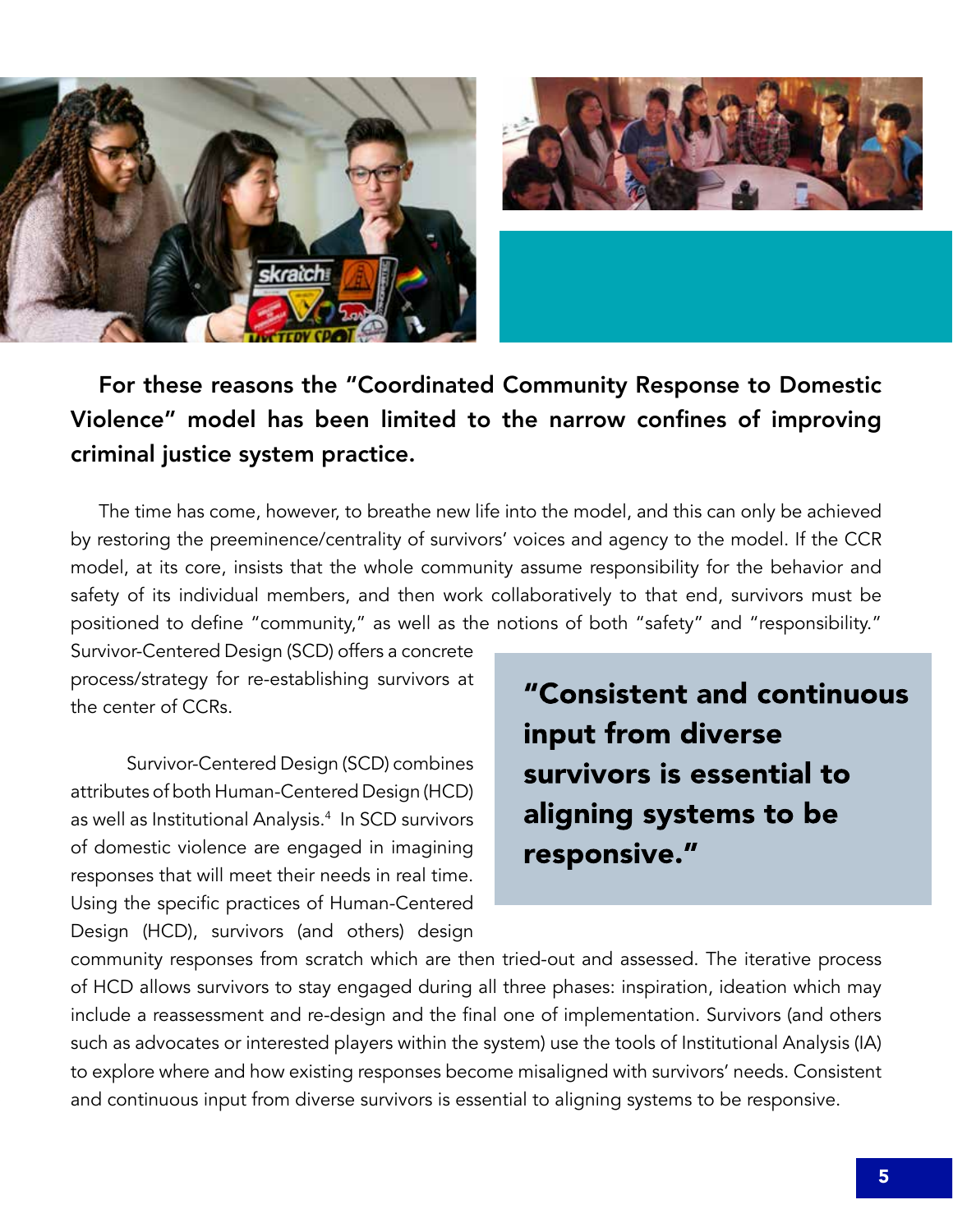

## **Survivor Centered Design** offers the promise of developing wholly novel **CCRs that are truly** responsive to all survivors of domestic violence.

Utilizing Survivor-Centered Design to re-imagine CCRs provides the opportunity to engage a broad spectrum of survivors, representing a wide range of experiences, to identify what types of responses from the "community" will lead to increased safety and well-being. CCRs provide the vehicle through which to engage the larger community in meeting survivors' needs and assure meaningful communication and collaboration among all available helpers. Survivor Centered Design offers the promise of developing wholly novel CCRs that are truly responsive to all survivors of domestic violence.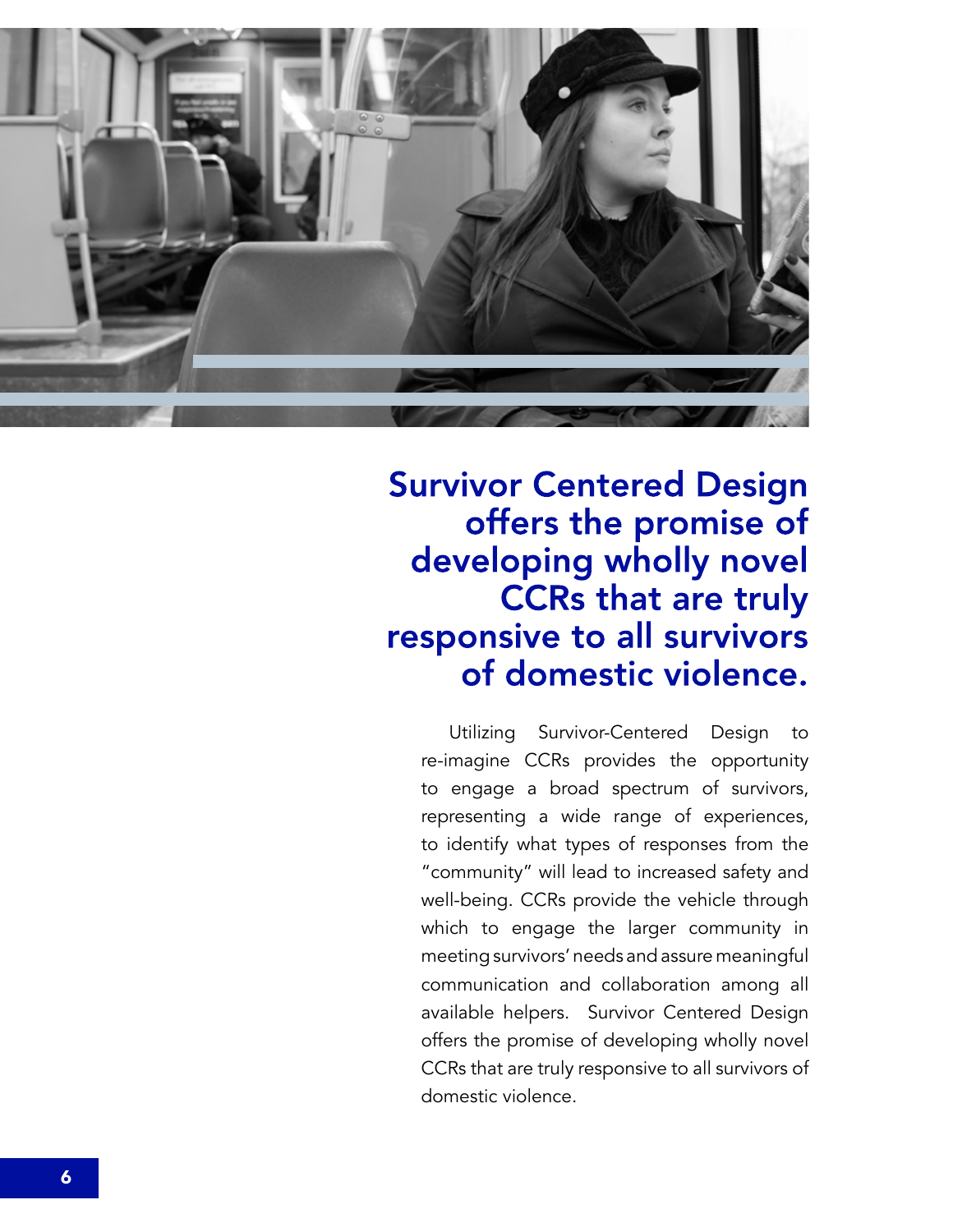

## II. Survivor Centered Design Process

Survivor-centered approach and design for programs has long been a shared ideal for the movement to end domestic violence.

 In fact, the massive success of the movement in shifting policy, funding and scope of services lies in the mobilization efforts by survivors, advocates and grassroots community-based activists. Many advocates would argue that the emergence of so many programs, statewide and Tribal coalitions, as well as national organizations committed to ending domestic violence arose out of the groundbreaking efforts of survivors and advocates. But over the last thirty years or so, the focus on institutional reform has resulted in a lack of critical analysis, conservatism in program design and services, comfort with

the status quo, hierarchical and pathologizing interventions and the non-inclusion of survivors in any processes $5$ .

The evolving history of the movement has also ignored and erased the involvement of many survivors and advocates from diverse and marginalized communities that have been sites of various forms of resistance to multiple intersecting issues. The national leadership and many of the well-funded programs including CCRs moved away from including and being informed by the diverse and often contradictory needs of survivors. Lost in the national narratives were voices of survivors from racially, ethnically, culturally marginalized groups, survivors from the LGBTQ communities, various disabled survivors, and those from poor neighborhoods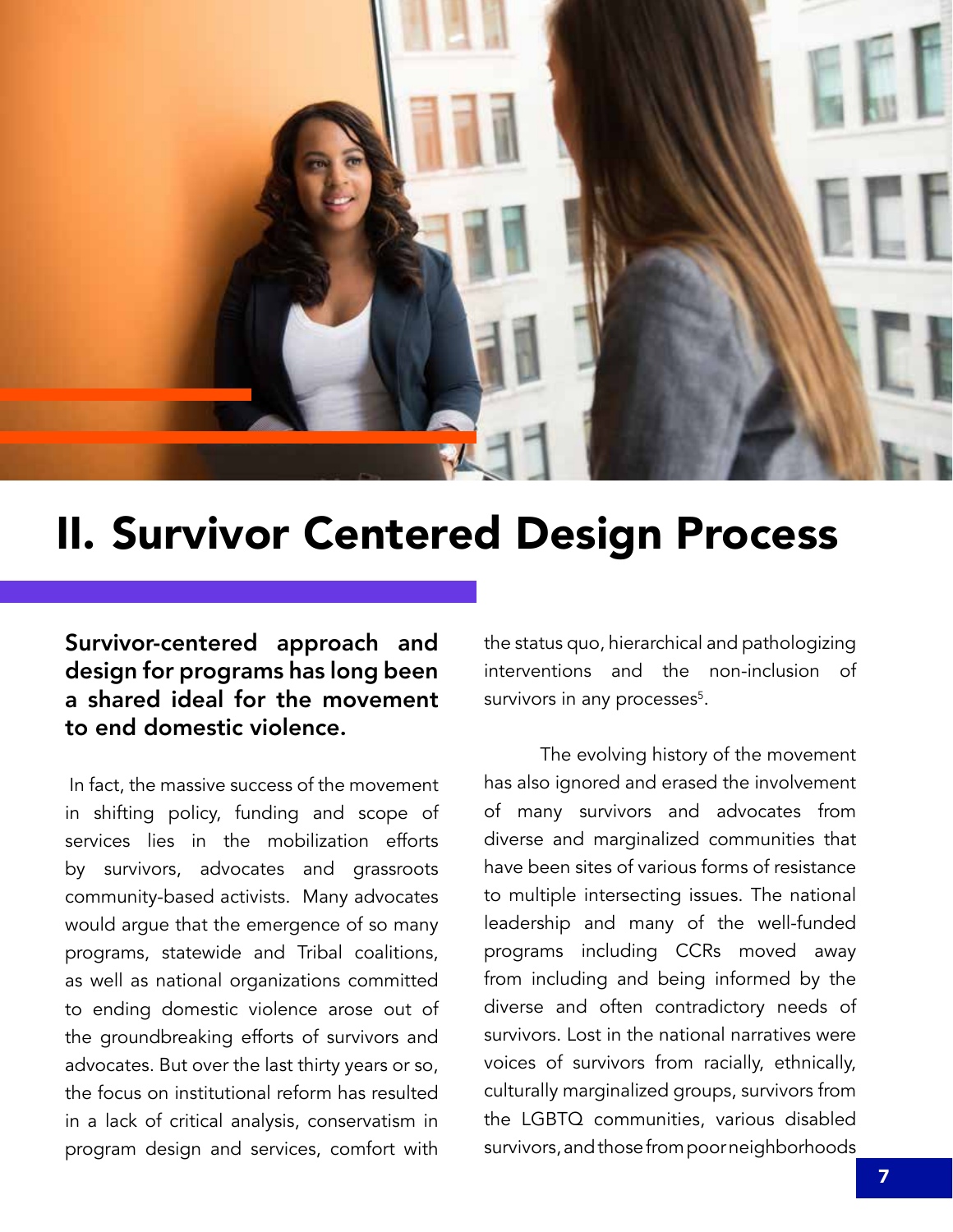to name a few. The focus of many programs, particularly within the legal system, has been on forcing survivors from the margins to "access" and "fit" into existing services. Advocates focused on working with survivors to navigate the systems rather than forcing systems players to change their methods and processes.

It became clear to BWJP, as a national leader in responding to concerns and challenges posed by legal systems, that all the years of work to reform these systems have not had the desired impact. In fact, the impact was often detrimental to survivors from the margins. That became increasingly clear under the pressures of COVID-19 and the racial "reckoning" following murderous incidents of violence. Numerous



conversations and one-on-one technical assistance with coordinators of color within long-existing CCRs as well as new emerging ones and advocates working with marginalized

**BWJP has forged a BYVJI Has TOT year a<br>new path of actively<br>involving survivors<br>to guide policy** development and systems reform.

survivors has forced BWJP staff to reconsider its priorities, focus on reimagining current work and recreate methods to truly involve survivors as the leaders of change work.

Over the last 18 months, BWJP has had to revisit its work and its impact, and model a process of inclusion that will lead to better efforts and reforms within the legal systems. The focus has been on reimagining CCRs, as one example, among a multitude of other efforts. Through a critical examination of our current work, local and statewide conversations with advocates from diverse communities, listening sessions with various social justice activists as well as staff working in legal systems, BWJP has forged a new path of actively involving survivors to guide policy development and systems reform.

Even though survivor leadership has been one of the guiding principles of work in CCR, the reality, as outlined earlier, is that most CCRs engage minimally with survivors. Even when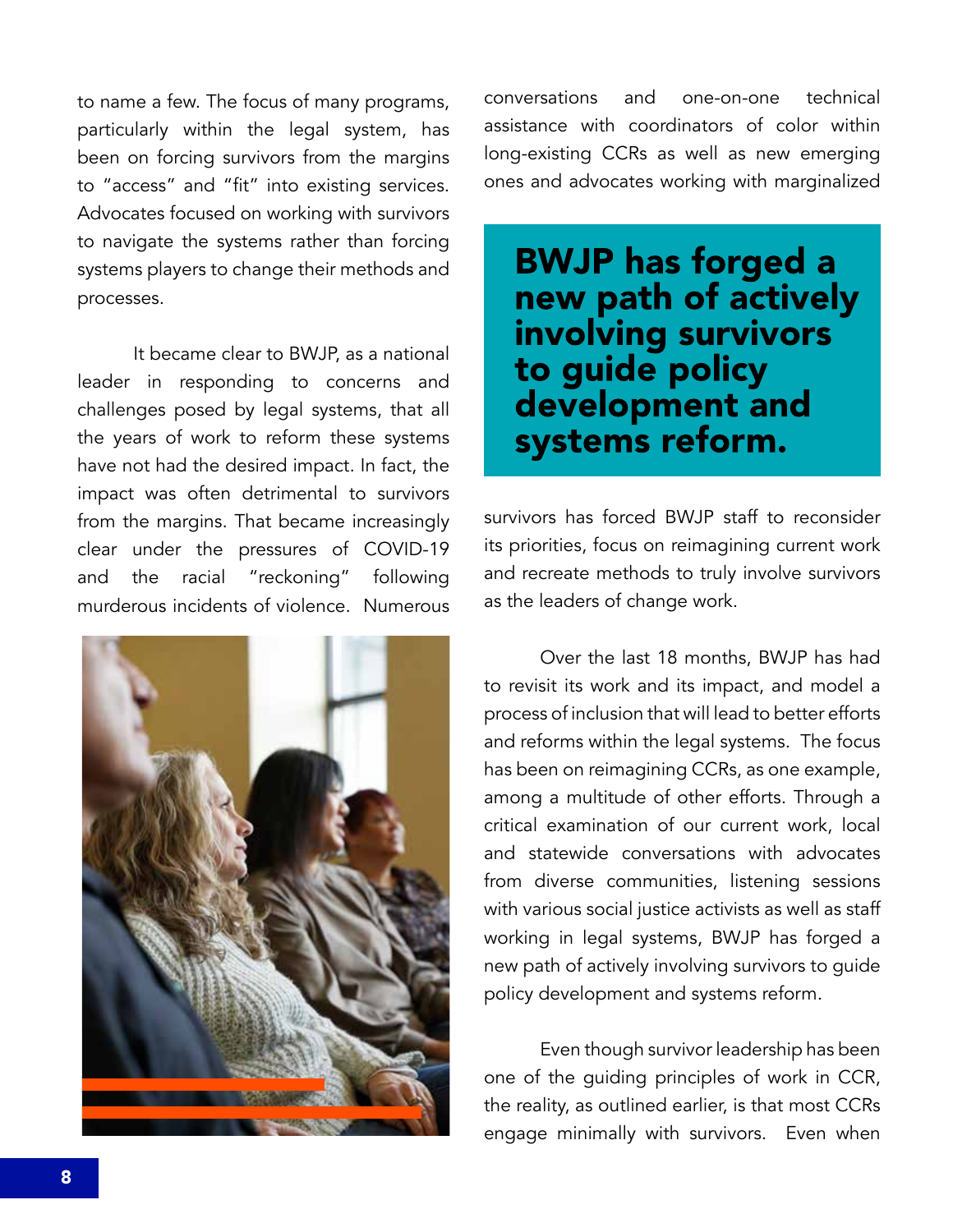some survivors are listened to, CCRs often do not properly reflect the realities of all survivor demographics within many jurisdictions. Those from racially and ethnically marginalized communities, as well as from LGBTQ, lowincome, immigrant and disabled communities, are often not meaningfully considered. The question, then, is how we reinvigorate CCRs to focus on the principle of survivor leadership. BWJP is responding by applying its prior knowledge and experience to practice this principle by listening to LGBTQ and disabled survivors to inform BWJP's future work. We lay out the guidance and methods needed and necessary for CCRs to go focus on giving primacy to survivors and ensuring their work and programs create true access and safety to those on the margins.

For SCD to be well integrated into a wholly reimagined CCR the first area of work is to expand the current narrow concerns of CCRs as coordinating various aspects of the criminal system to a broader one. It is well known from work with survivors that many are often engaged with the criminal, civil and family court systems with each one failing to provide adequate access and safety for the adult survivor and the kids. Often, they are caught between differing expectations and orders from different court practitioners leading to heightened risks. So, the first order of business for a currently "well-functioning" CCR is to expand its "membership" to include practitioners from both the family and the civil systems to close some of the current gaps and cracks.

#### A thorough institutional analysis starts a process that examines:

What work has been done? What has worked and what has not worked and for whom?

Who is included?

#### Who is forgotten?

Where do we know a lot and where do we know very little?

How do we know what we know? Based on whose lives?

Who has fallen through the cracks and why?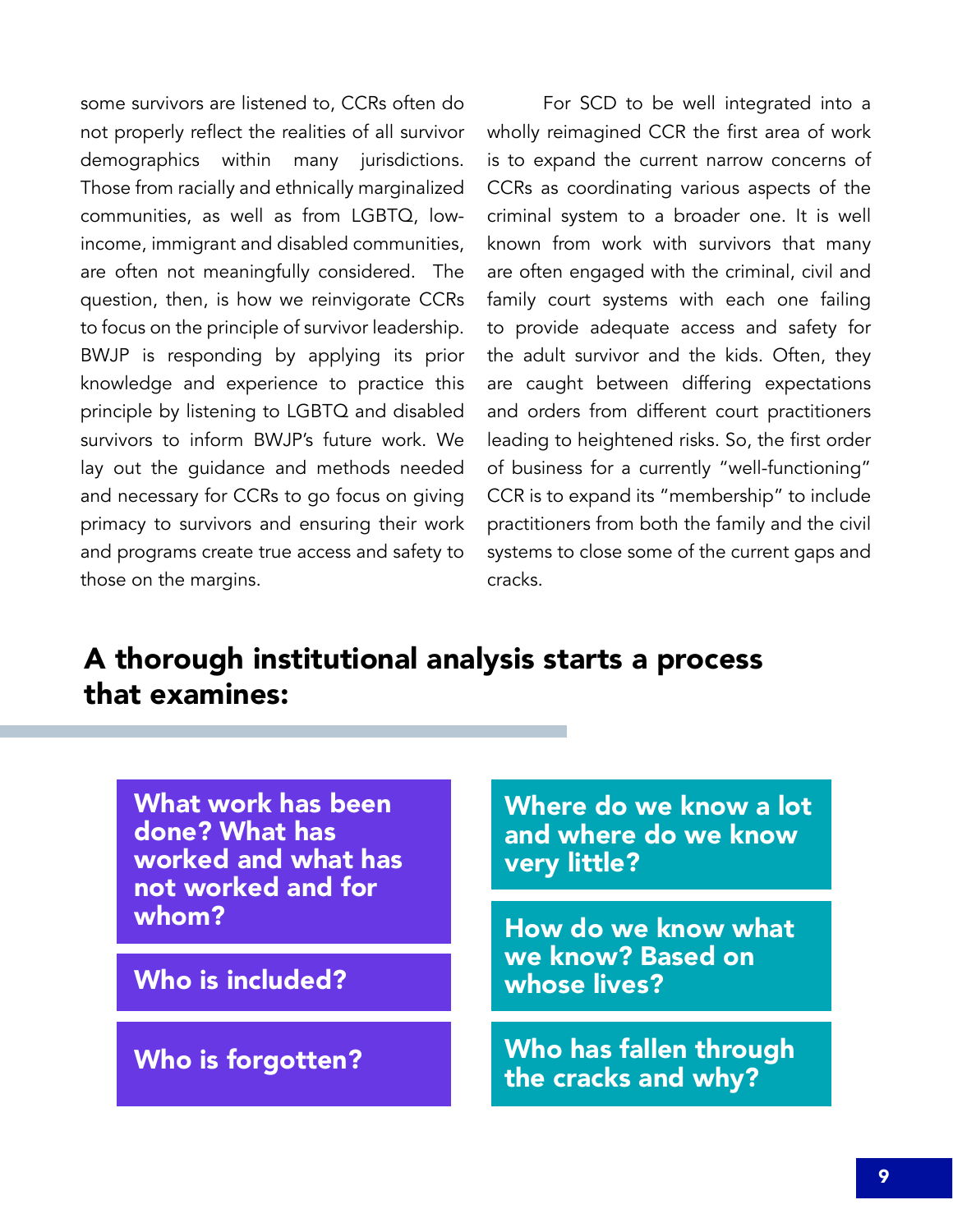Answers to these queries can direct all existing CCRs and those being formed to ensure that they are truly prioritizing the safety of the most vulnerable in the community. To date, CCRs have centralized the safety of survivors from the dominant majority. To fashion services, access, safety and accountability, CCRs will have to centralize those at the margins.<sup>6</sup>

Who occupies the margins varies from jurisdiction to jurisdiction. While survivors from a specific racial or ethnic community may be minoritized $^7$  in one area, they may not be in other parts of the country. For example, lesbian survivors may be at the margins in one jurisdiction, but they may not be elsewhere. In other instances, poor lesbian survivors of color may be experiencing marginalization across many different axes. A well-thoughtout intersectional analysis of the varieties of marginalization can assist CCRs in formulating and designing better programs and services<sup>8</sup>. There are many articles and tools $^{\circ}$  available that will aid in the endeavor. Ultimately, for



communities to not engage in the enterprise of examining CCRs through an SCD approach is antithetical to the work that needs to get done to truly promote safety for all.

To truly reflect the realities of survivors, CCRs must include players outside the legal system: community-based advocates, health care including community health care providers, housing, education personnel, faith leaders and other community activists to name some. Missing players in almost all CCRs has been various community leaders. The word Coordinated Community Responses becomes a misnomer and meaningless when members of the community are excluded from participation. Concerns of privacy and confidentiality are raised as ways to prevent full participation but social change on domestic violence cannot occur without continued, consistent and full participation by all facets of community not just members of the legal system.

Change occurs by considering the inclusion of survivors from all walks of life, not just those who have either accessed the system or have been involved with local domestic violence programs. While listening to and including these voices is important, they represent only a fraction of those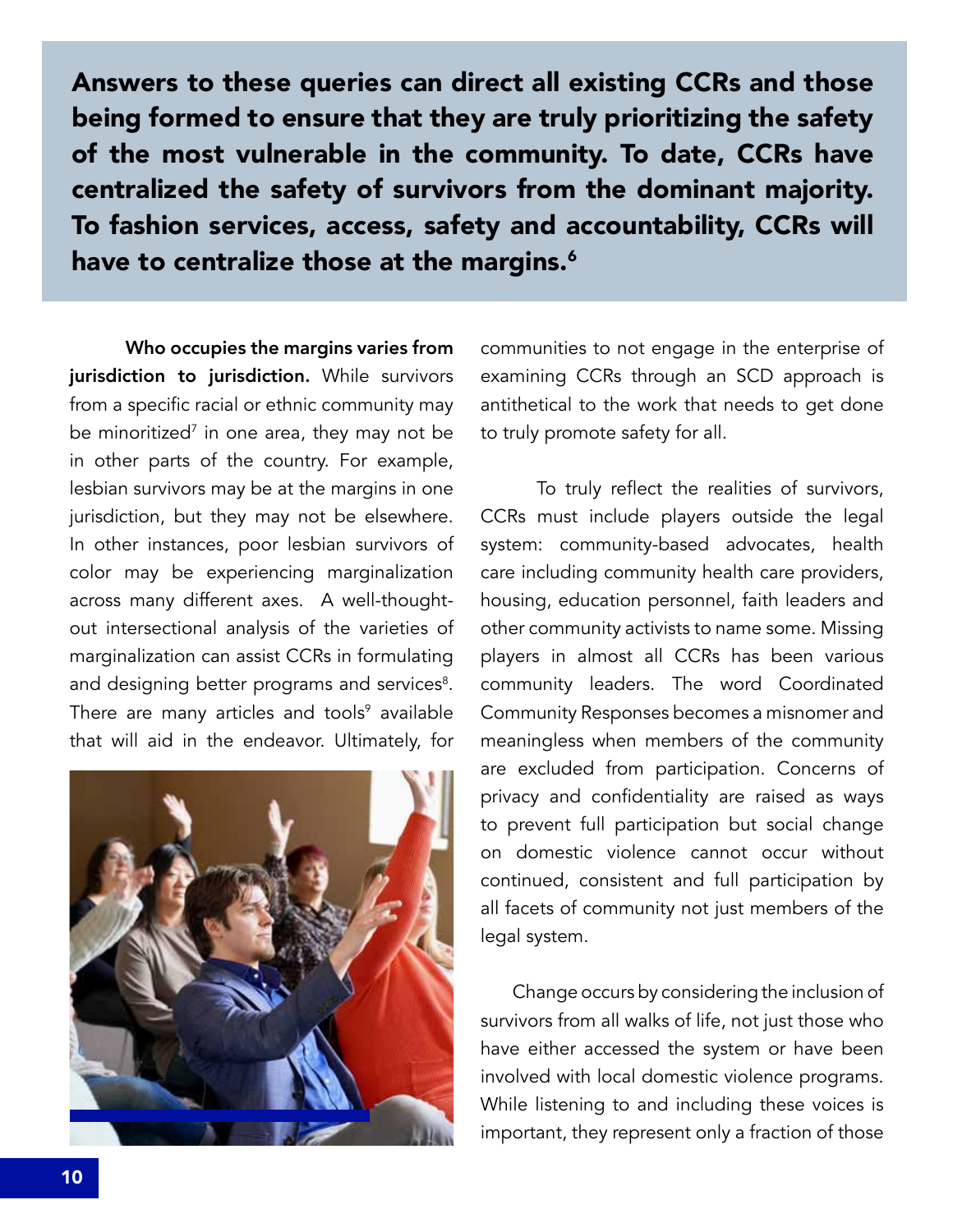

It is the responsibility of systems' players to ensure that they reveal why the inclusion of diverse voices and perspectives of survivors is critical...

who find themselves in abusive relationships. Many of these survivors may not be comfortable in legal systems for a whole host of reasons including thinking that engagement with legal systems heighten individual risk and the loss of family and community. Therefore, it behooves CCR members to begin connecting with survivors by reaching out to places where people gather within their communities. CCR members should look outside traditional systems to connect with a broader range of survivors, and not rely on dv-specific programs or services for outreach, as only a fraction of survivors utilizes these.

 Pragmatically, this does mean that systems' players must stretch beyond their traditional social and professional networks<sup>10</sup>. Yes, it does require building relationship, trust and engagement given the myriad ways in which many members of these communities have been oppressed, discriminated against and murdered. It is the responsibility of systems' players to ensure that they reveal why the inclusion of diverse voices and perspectives of survivors is critical to both the work and inquiry and is also meaningful to the community the survivors represent. Clear communication with and the use of appropriate responsive language ensure that the newly designed services and programs are meaningful to the community.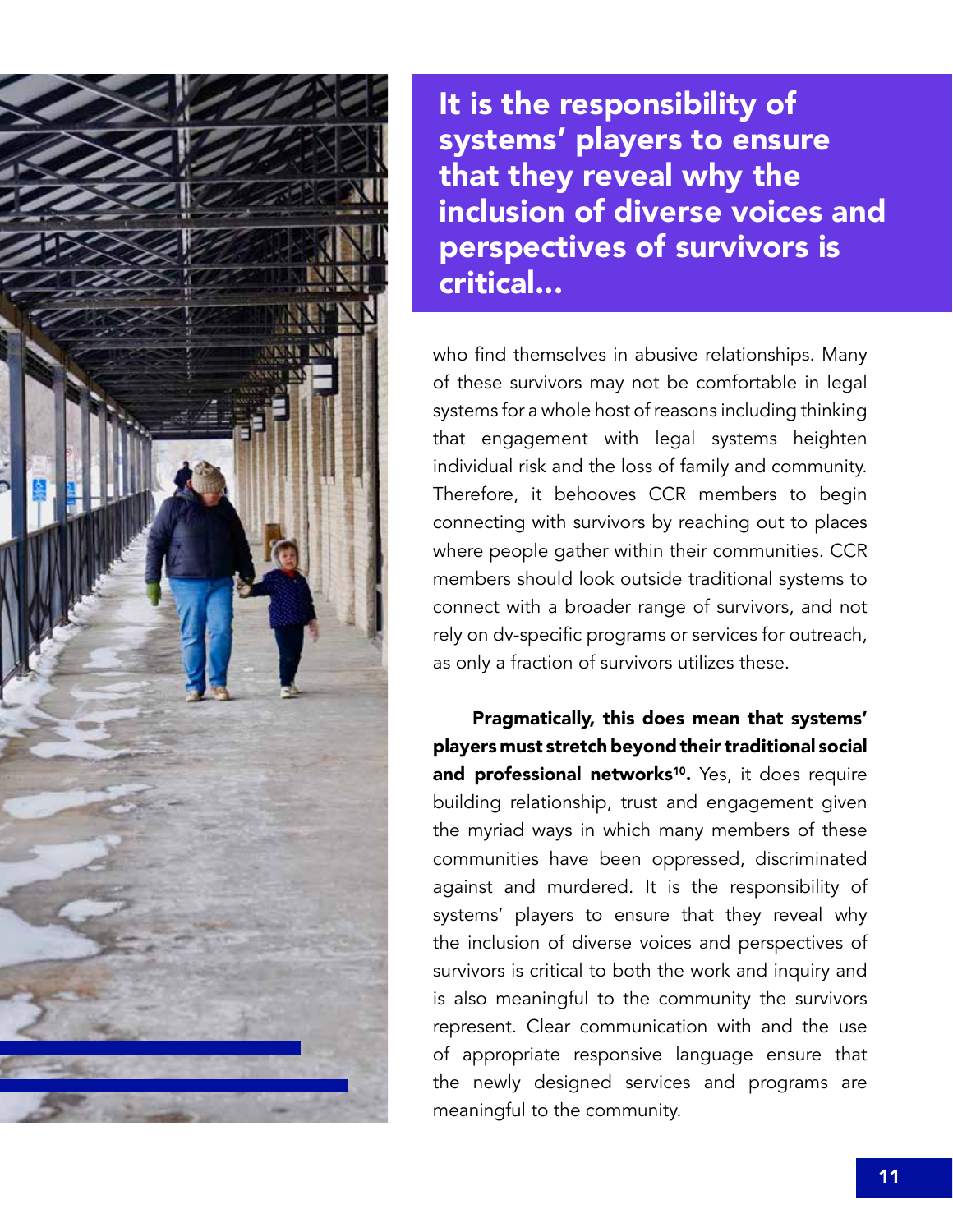

The CCR team needs to use an immersion approach that allows members to understand the lived experience of survivors. Dialoques of various types: conversations, listening sessions, one on one conversations are useful aids. The team can develop the needed questions and take on the responsibility of creating safe environments making topics accessible and relevant. Secondary research is necessary for the process. Using all the relevant information gleaned from survivors, prototypes of programs can be designed and then evaluated by the survivor group to test for relevance. A process for integrating consistent and constant feedback from those impacted the most has to be inbuilt into any program design<sup>11</sup>. Developing an accurate roadmap that is visually captured in a logic model can assist in developing insights, bundling ideas, creating insights into what is working and what is not working, defining indicators of success, building new and better partnerships, monitoring and evaluation and finally scaling up nationally. The design of a truly survivor responsive CCR can only be designed with the input of diverse and often contradictory survivor voices.

BWJP has set the stage for CCRs to reinvent themselves by the application of SCD to two areas within the IPVI project. One examines the specific concerns of deaf survivors and their lack of inclusion within CCRs and the other examines the marginalization of Bisexual survivors by both the LGBTQ<sup>12</sup> field and responses from the legal systems.



Both of these efforts outline how to employ the SCD process, including: the conception of ideas; conducting outreach to organizations and individuals; building trust between BWJP, advocates, organizations, communities and survivors; instituting a dialogue process that enables diverse perspectives and often contradictory stances to be included; drawing threads and themes; and ensuring the inclusion of opposing views and ideas for designing programs within the legal system.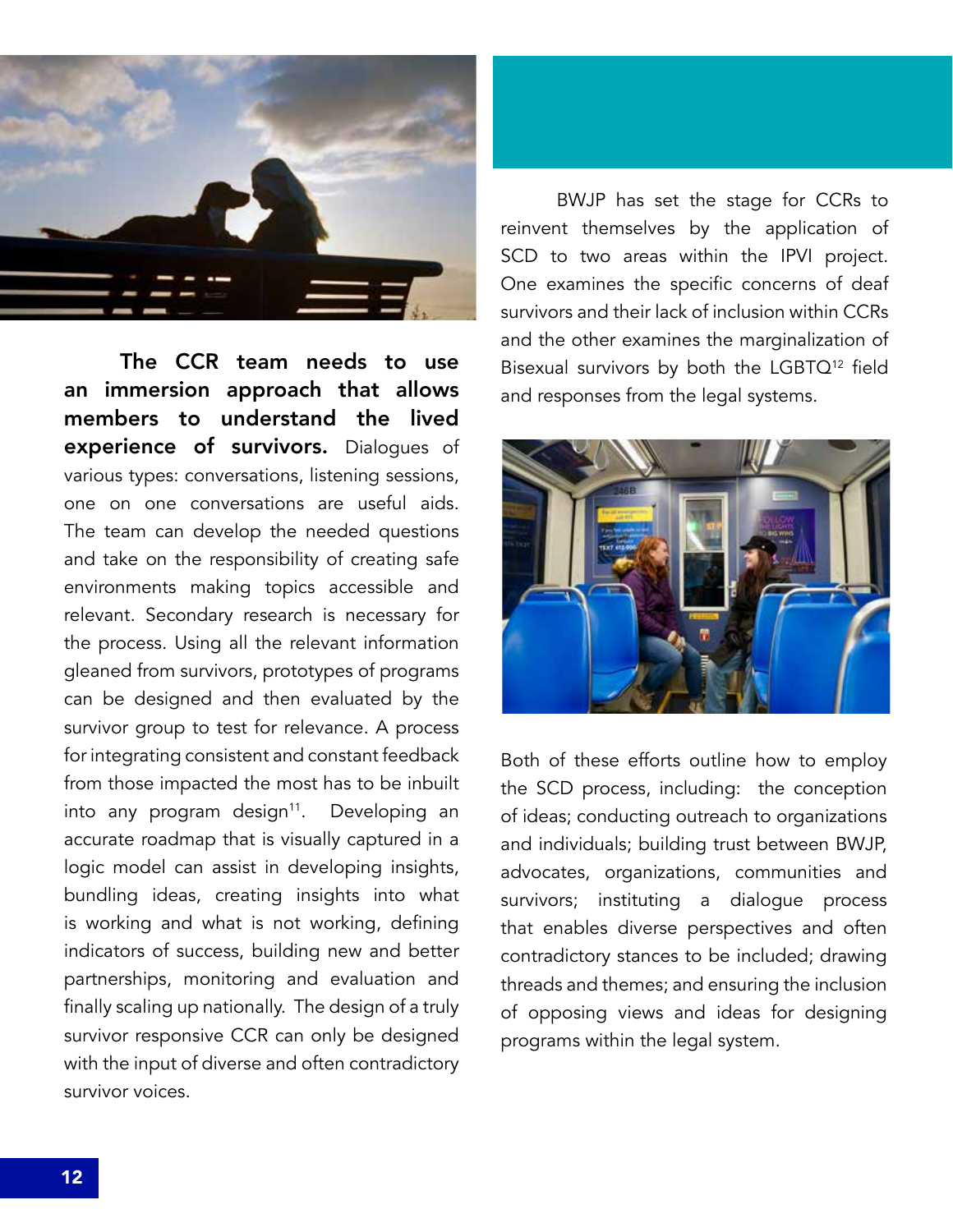### Endnotes

1 For example, this model won the Innovations in Government Award, sponsored by the Ford Foundation and the Kennedy School of Government at Harvard University. In 2014 the Duluth Model of CCR was recognized again with the Future Policy Award for Ending Violence against Women and Girls. Additionally, in 1998 the Open Society Institute in supported the implementation of the Duluth Model CCR in 19 countries.

2 A. Lerner and N.E. Allen. 2009. "Still a Movement after All These Years? Current Tensions in the Domestic Violence Movement". Violence against Women, 15 (6) 656-677.

M. Ciurria. 2018. "The Loss of Autonomy in Abused Persons: Psychological, Moral and Legal Dimensions". Humanities. 7(48) 1-19.

J. Aldridge. 2013. "Identifying the Barriers to Women's Autonomy in Domestic Violence: The Tensions between Women's Personal Experiences and Systemic Responses". Social Inclusion, 1(1) 3-12.

3 See N. J, Sokoloff et.al. (eds). 2005. Domestic Violence at the Margins: Readings on Race, Class, Gender and Culture. New Brunswick, NJ: Rutgers University Press.

4 HCD is a three-phase process (Inspiration –future users define the problem; Ideation – users generate ideas that are usable and real world fixes and Implementation is sharing the product for use) that places the needs of the user first in designing useful and usable products. The focus is on the user. Institutional Analysis originating out of Institutional Ethnography is a method and process that allows individuals within systems to explore and analyze organizational daily activities that are guided by internal arrangements and structures of power.

5 See Lerner and Allen above

6 hooks, b. 2000. Feminist Theory: From Margin to Center. Boston, MA: South End Press. 2nd Edition

Burman, E. and K, Chantler. 2005. Domestic Violence and Minoritization: Legal and Policy Barriers Facing Minoritized Women leaving Abusive Relationships. International Journal of Law and Psychiatry, 28(1) 59-74

8 Crenshaw, K. 1991. Mapping the Margins: Intersectionality, Identity, and Violence against Women of Color. Stanford Law Review, 43(6), 1241-1300

9 Warrier, S. 2022. Intersectionality in Robert Geffner et.al. (eds). Handbook of Interpersonal Violence across the Life Span. Springer (eBook) 151-164

10 There are lots of tools to foster outreach to diverse communities. See Warrier S. 2000. Outreach to Underserved Communities: A Curriculum in Five Modules. Harrisburg, PA: NRCDV. See also the website of Culturally specific communities:<https://ujimacommunity.org/>, <https://esperanzaunited.org/en/>, [https://www.api-gbv.org/,](https://www.api-gbv.org/) [https://www.](https://www.vera.org/centers/victimization-and-safety) [vera.org/centers/victimization-and-safety,](https://www.vera.org/centers/victimization-and-safety)<https://avp.org/resources/nys-lgbtq-ipv-network/>, <https://biresource.org/>-

these are a few organizations that can provide much needed assistance in formulating outreach and access. 11 See BWJP. 2022. Survivor Centered Design: On the Use of Human Centered Design for creating Safety. Forthcoming<br>12 See

See also Washington Post. 2022 "A record number of US adults identify as LGBTQ, Gen Z is driving the increase". Feb 17